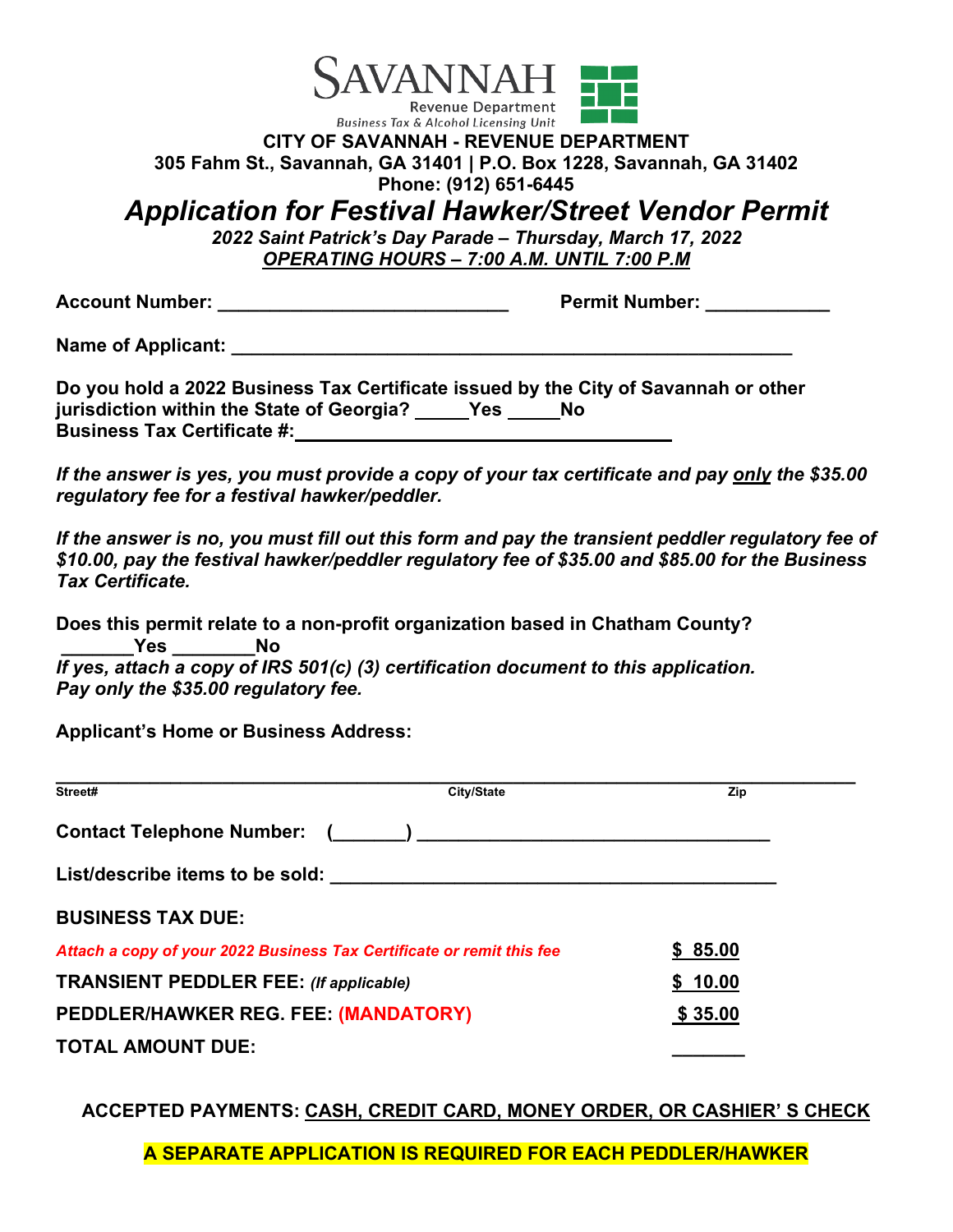

## **2022 SAINT PATRICK'S DAY PARADE REGULATIONS GOVERNING FESTIVALS HAWKERS/STREET VENDORS/PEDDLERS ALL HAWKER'S CARTS MUST BE INSPECTED PRIOR TO PROCEEDING TO THE PARADE ROUTE.** *\*CART INSPECTIONS WILL OCCUR AT 301 W. OGLETHORPE AVE FROM 6:00 A.M. TO 7:00 A.M.*

- 1. Code Section 6-1602, a peddler is a person who has no fixed place of business within the City and who sells or offers to sell goods or services by going from place to place within the City. Accordingly, no peddler shall be permitted to set up a booth, stand, or otherwise conduct business from a fixed location on public or private property. Festival Hawkers/street vendors must keep moving when selling their merchandises*.* Festival hawkers must not stop and stand in intersection crosswalks, block or obstruct access to handicap curb-cuts, or obstruct pedestrian passage on sidewalks at any time.
- 2. Food items sold must be pre-packaged; *no prepared food vending is permitted*. The sale or possession of toy guns, fireworks, impact explosives or novelty aerosol sprays including silly string is strictly prohibited. Selling of any items which graphically depict human genitalia, nudity, sex acts, or displays images or language deemed to be lewd or offensive will be prohibited. The City of Savannah reserves the right to revoke the permit of any vendor violating this regulation. Such items are deemed to be a public nuisance or a safety hazard.
- *3.* Pursuant to City Code Section 6-1615, the following streets, sidewalks and public ways are off-limits to peddlers, festival hawkers or street vendors: River Street is a controlled festival zone; all of the area north of the south curb line of Bay Street; all City Parks and Squares; all of the City Market areas bordered by Bryan Street on the north, Congress Street on the south, Barnard Street on the east, and Montgomery Street on the west; and *the traffic lanes along the designated parade route when and where the parade is in progress.*
- 4. Each street vendor *must* always display his/her permit along with their picture I.D. while conducting business during the St. Pat's parade. The permit and I.D. must be presented upon demand to any City Marshal or Police Officer. **Permits which are lost or stolen will not be replaced.**
- 5. All hawkers' peddlers will be issued a picture ID permit provided by the City of Savannah. Applications must be submitted to the City of Savannah Revenue Department, at 305 Fahm Street, by **12 NOON P.M**. on Monday, March 14, 2022. All Hawker's permits will be available for **pick-up from the Revenue Department located at 305 Fahm St. between the hours of 2:00 p.m. and 4:00 p.m. on Wednesday, March16, 2022**. Each applicant must present a government-issued, picture identification to receive their permit.

#### **NO PERMITS WILL BE ISSUED MARCH 17, 2022**

\*I hereby certify that the statements made in this application are true and correct. I have read and clearly understand the business tax and regulatory permit requirements. I understand that my merchandise can be confiscated if regulations are violated. I am also subject to be subpoenaed to Recorder's Court and face penalties resulting from violations of the City ordinances and regulatory policies.

**SIGNATURE: DATE:** 

**VENDOR'S NAME: PERMIT NUMBER:**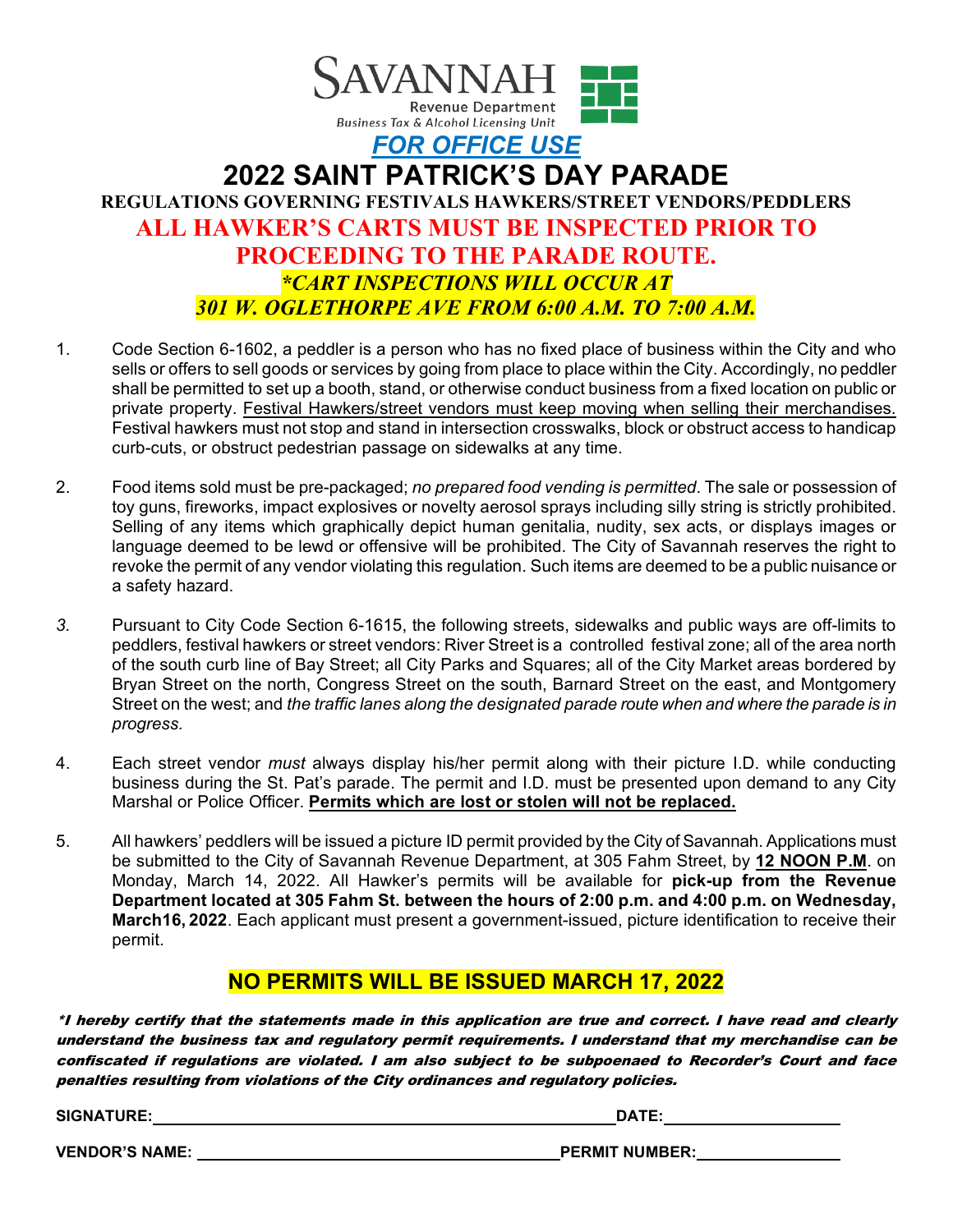

## **2022 SAINT PATRICK'S DAY PARADE REGULATIONS GOVERNING FESTIVALS HAWKERS/STREETVENDORS/PEDDLERS ALL HAWKER'S CARTS MUST BE INSPECTED PRIOR TO PROCEEDING TO THE PARADE ROUTE.** *\*CART INSPECTIONS WILL OCCUR AT 301 W. OGLETHORPE AVE FROM 6:00 A.M. TO 7:00 A.M.*

- 1. Code Section 6-1602, a peddler is a person who has no fixed place of business within the City and who sells or offers to sell goods or services by going from place to place within the City. Accordingly, no peddler shall be permitted to set up a booth, stand, or otherwise conduct business from a fixed location on public or private property. *Street vendors must keep moving, only stopping to sell their merchandises.* Festival hawkers must not stop and stand in intersection crosswalks, block or obstruct access to handicap curbcuts, or obstruct pedestrian passage on sidewalks at any time.
- 2. Food items sold must be pre-packaged; *no prepared food vending is permitted*. The sale or possession of toy guns, fireworks, impact explosives or novelty aerosol sprays including silly string is strictly prohibited. Selling of any items which graphically depict human genitalia, nudity, sex acts, or displays images or language deemed to be lewd or offensive will be prohibited. The City of Savannah reserves the right to revoke the permit of any vendor violating this regulation. Such items are deemed to be a public nuisance or a safety hazard.
- *3.* Pursuant to City Code Section 6-1615, the following streets, sidewalks and public ways are off-limits to peddlers, festival hawkers or street vendors: River Street is a controlled festival zone; all of the area north of the south curb line of Bay Street; all City Parks and Squares; all of the City Market areas bordered by Bryan Street on the north, Congress Street on the south, Barnard Street on the east, and Montgomery Street on the west; and *the traffic lanes along the designated parade route when and where the parade is in progress.*
- 4. Each street vendor *must* always display his/her permit along with their picture I.D. while conducting business during the St. Pat's parade. The permit and I.D. must be presented upon demand to any City Marshal or Police Officer. **Permits which are lost or stolen will not be replaced.**
- 5. All hawkers' peddlers will be issued a picture ID permit provided by the City of Savannah. Applications must be submitted to the City of Savannah Revenue Department, at 305 Fahm Street, by **12 NOON P.M**. on Monday, March 14, 2022. All Hawker's permits will be available for **pick-up from the Revenue Department located at 305 Fahm St. between the hours of 2:00 p.m. and 4:00 p.m. on Wednesday, March 16, 2022**. Each applicant must present a government-issued, picture identification to receive their permit.

### **NO PERMITS WILL BE ISSUED MARCH 17, 2022**

\*I hereby certify that the statements made in this application are true and correct. I have read and clearly understand the business tax and regulatory permit requirements. I understand that my merchandise can be confiscated if regulations are violated. I am also subject to be subpoenaed to Recorder's Court and face penalties resulting from violations of the City ordinances and regulatory policies.

**SIGNATURE: DATE:**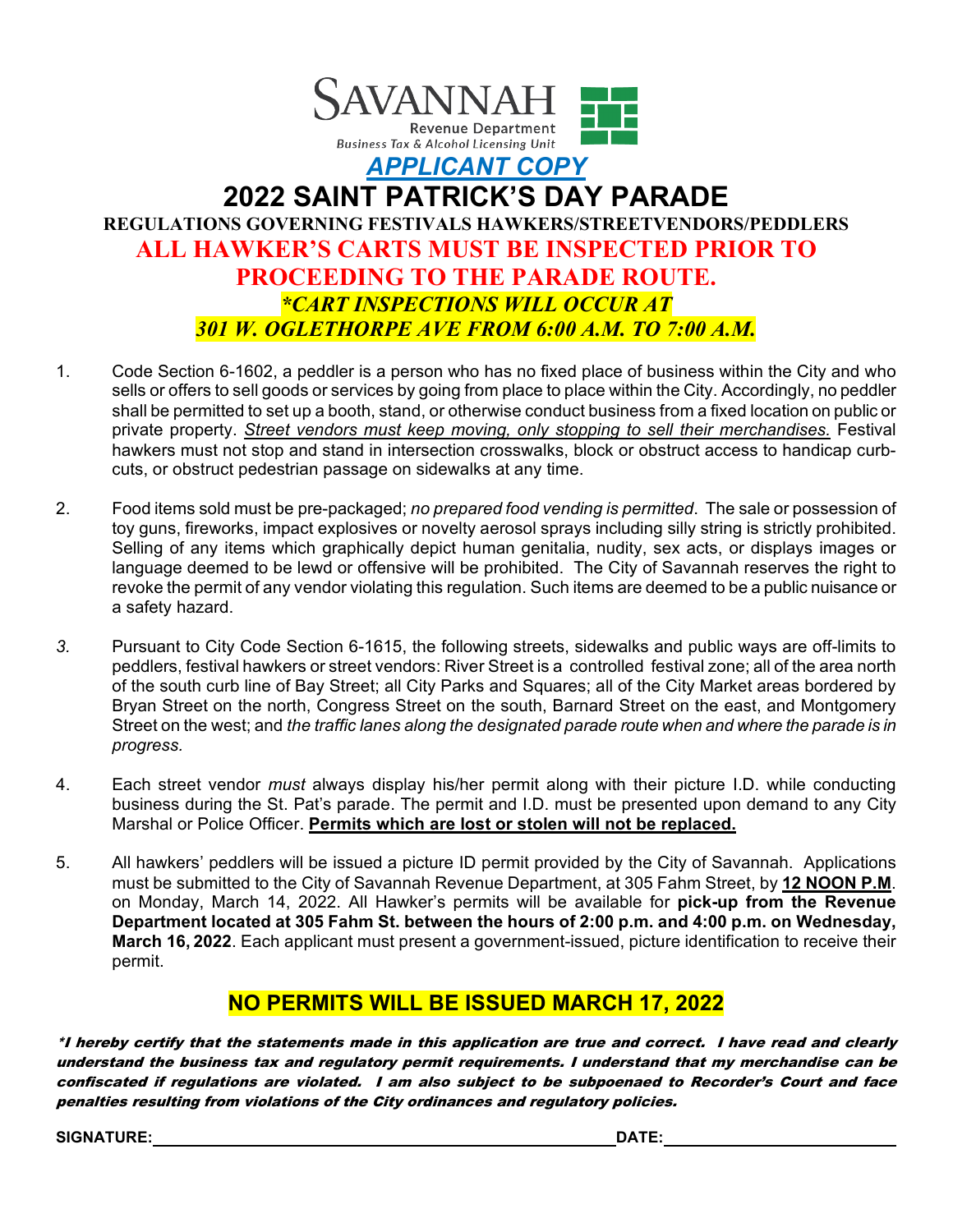#### **AFFIDAVIT VERIFYING STATUS FOR CITY PUBLIC BENEFIT APPLICATION**



(Please sign the document only in the presence of the Notary Public)

By executing this affidavit under oath, as an applicant for a City of Savannah, Georgia Business Tax Certificate, Alcohol License, or other public benefit as referenced in O.C.G.A. Section 50-36-1, I am stating the following with respect to my application for a City of Savannah, GA

(Check one) ( ) **Business Tax Certificate**, ( ) **Alcohol License**, or ( ) **Other Public Benefit**

(Print name of natural person applying on behalf of individual, business, corporation, partnership, or other private entity)

I am a United States citizen *OR* **(SEE ACCEPTABLE DOCUMENTS BELOW)** 

 I am a legal permanent resident 18 years or older or I am an otherwise qualified alien or nonimmigrant under the Federal Immigration Act 18 years of age or older and lawfully present in the United States.\*

Alien Registration number for non-citizens

Verification of your Affidavit will be made through the Systematic Alien Verification of Entitlement (SAVE) program operated by the United States Department of Homeland Security. Therefore, a front and back copy of one of the following documents must be attached to the Affidavit:

- 1. Valid, Unexpired Foreign Passport with I-94
- 2. Temporary Resident Alien Card (I-688)
- 3. Employment Authorization Card (I-76 or I-688A)
- 4. Employment Authorization Document (I-688B)
- 5. Refugee Travel Document (I-571)

In making the above representation under oath, I understand that any person who knowingly and willingly makes a false, fictitious or fraudulent statement or representation in an affidavit shall be guilty of a violation of O.C.G.A. 16-10-20.

SUBSCRIBED AND SWORN BEFORE ME ON THIS

| THE DAY OF<br>.20                      |                                  |      |  |
|----------------------------------------|----------------------------------|------|--|
| Notary Public                          | <b>Printed Name of Applicant</b> |      |  |
| My Commission Expires: $\frac{1}{2}$ / | Signature of Applicant           | Date |  |
| Seal                                   |                                  |      |  |
|                                        | Title                            |      |  |

\*Note: O.C.G.A. 50-36-1(e)(2) requires that aliens under the federal Immigration and Nationality Act, Title 8 U.S.C., as amended, provide their alien registration number. Because legal permanent residents are included in the federal definition of "alien", legal permanent residents must also provide their alien registration number. Qualified aliens that do not have an alien registration number may supply another identifying number.